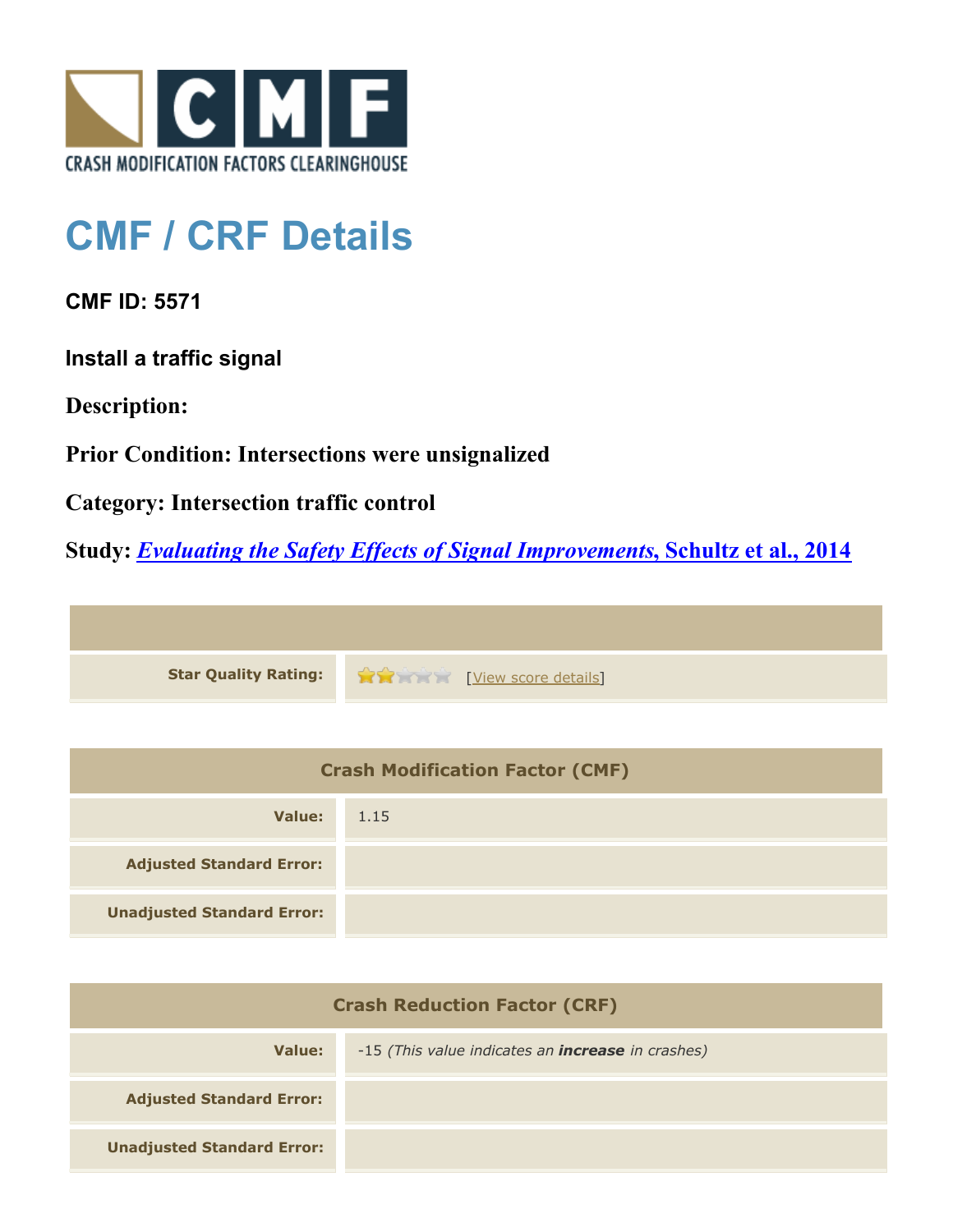| <b>Applicability</b>                    |                   |
|-----------------------------------------|-------------------|
| <b>Crash Type:</b>                      | Sideswipe         |
| <b>Crash Severity:</b>                  | All               |
| <b>Roadway Types:</b>                   | All               |
| <b>Number of Lanes:</b>                 |                   |
| <b>Road Division Type:</b>              |                   |
| <b>Speed Limit:</b>                     | $30 - 65$         |
| <b>Area Type:</b>                       | Not specified     |
| <b>Traffic Volume:</b>                  |                   |
| <b>Time of Day:</b>                     | All               |
| If countermeasure is intersection-based |                   |
| <b>Intersection Type:</b>               | Not specified     |
| <b>Intersection Geometry:</b>           | No values chosen. |
| <b>Traffic Control:</b>                 | Not specified     |
| <b>Major Road Traffic Volume:</b>       |                   |

**Minor Road Traffic Volume:**

| <b>Development Details</b>      |              |
|---------------------------------|--------------|
| <b>Date Range of Data Used:</b> | 2002 to 2011 |
| <b>Municipality:</b>            |              |
| State:                          | UT           |
| <b>Country:</b>                 |              |